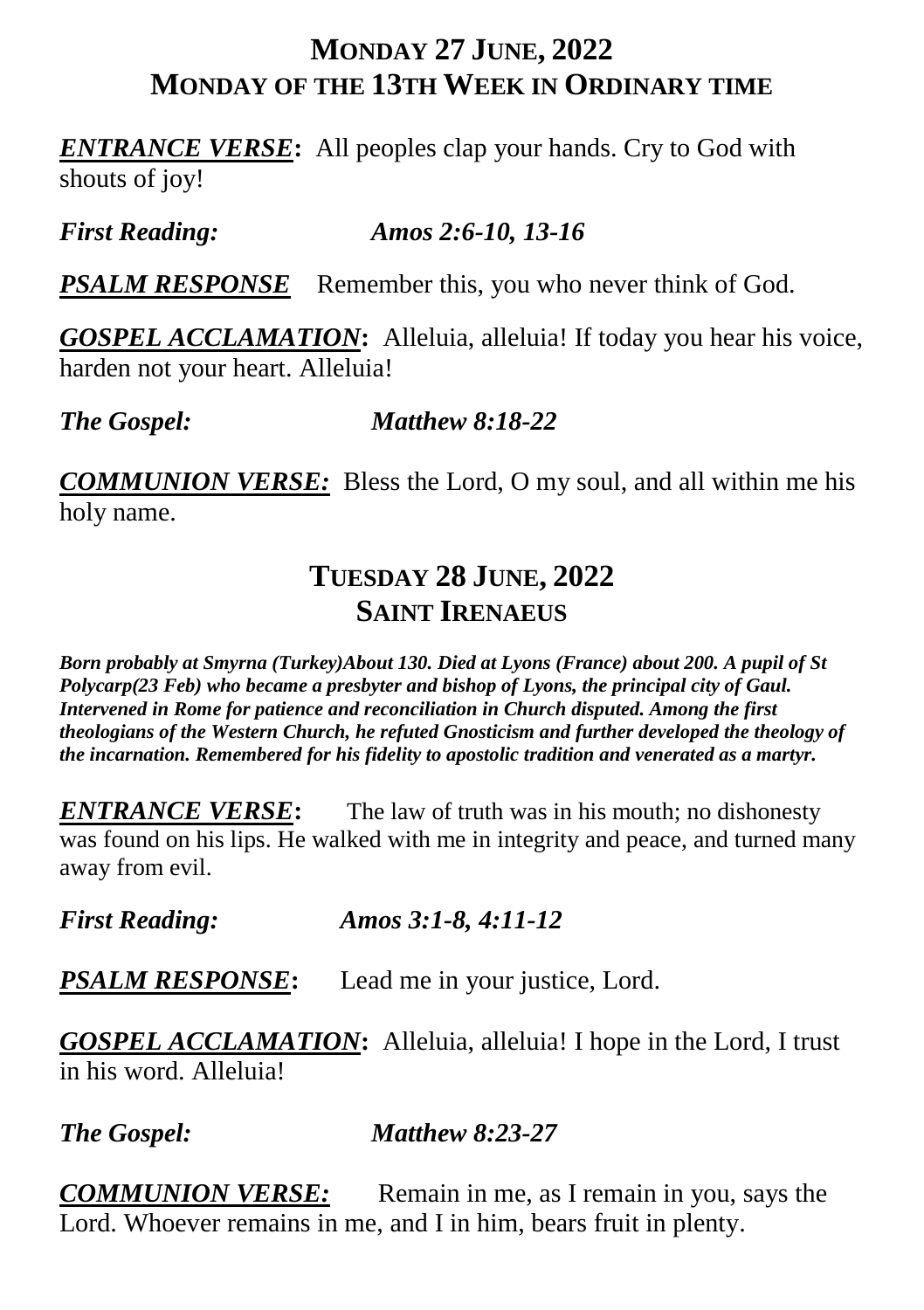## **WEDNESDAY 29 JUNE, 2022 SAINTS PETER AND PAUL**

*Died as martyrs at Rome under Nero, between 64-67. This pre-eminent feast day of the city of Rome has been observed on this date since the mid-third century. It commemorates the martyrdoms of Peter the 'chief of the apostles' and Paul the 'apostle to the Gentiles' remembered for their faith, their courage, and their leadership during the difficult days of the birth of the Church*

# *ENTRANCE VERSE***:**

These are the ones who, living in the flesh, planted the Church with their blood; they drank the chalice of the Lord and became the friends of God.

*First Reading: Acts 12:1-11*

# *PSALM RESPONSE*

The Lord set me free from all my fears.

# *GOSPEL ACCLAMATION***:**

Alleluia, alleluia! You are Peter, the rock on which I will build my Church; the gates of hell will not hold out against it. Alleluia!

*The Gospel: Matthew 16:13-19*

# *COMMUNION VERSE:*

Peter said to Jesus: you are the Christ, the Son of the living God. And Jesus replied: you are Peter, and upon this rock I will build my church.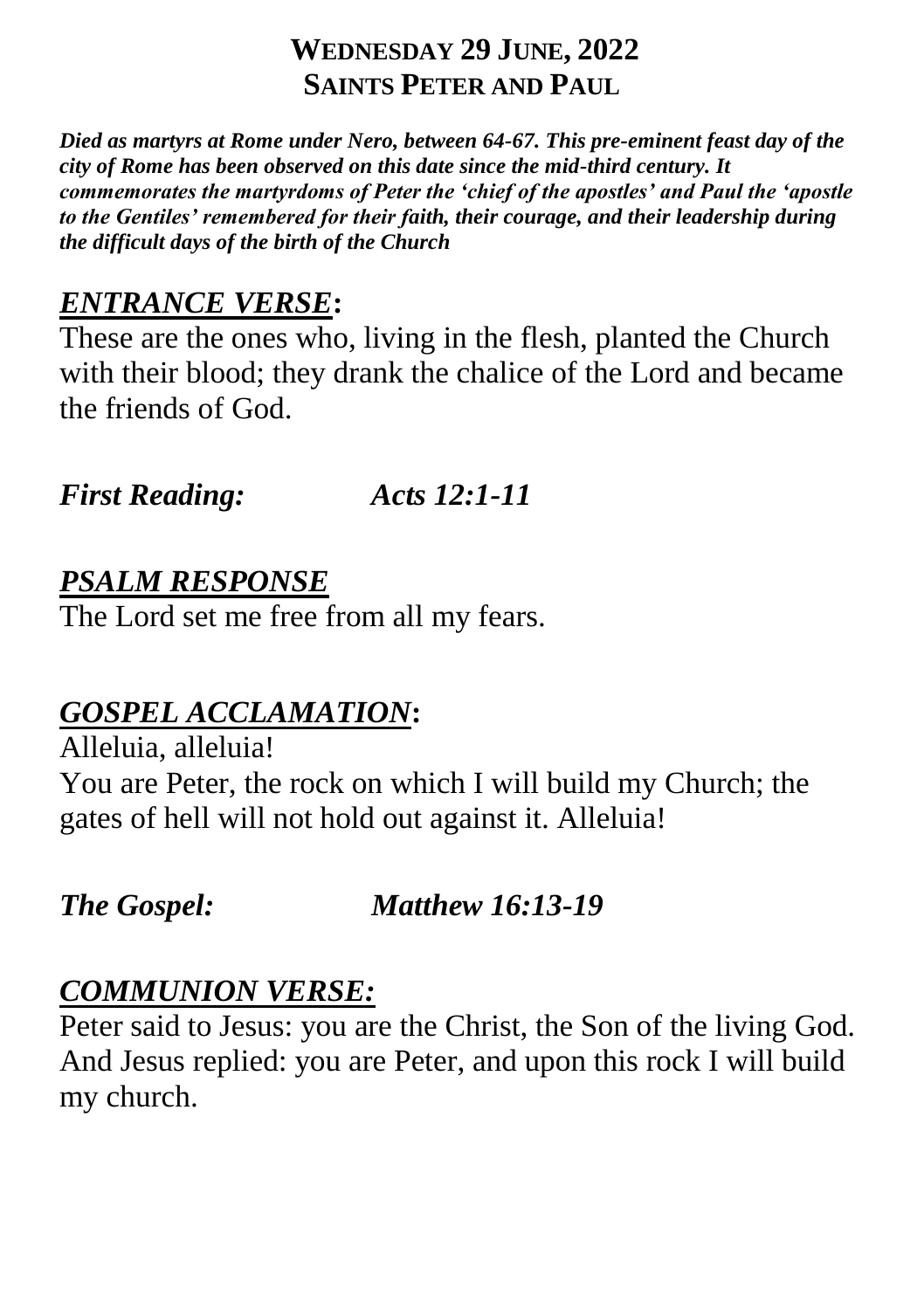#### **THURSDAY 30 JUNE, 2022 THURSDAY OF THE 13TH WEEK IN ORDINARY TIME**

#### *ENTRANCE VERSE*

All peoples clap your hands. Cry to God with shouts of joy!

*First Reading: Amos 7:10-17*

## *PSALM RESPONSE:*

The judgements of the Lord are true and all of them just.

#### *GOSPEL ACCLAMATION:*

Alleluia, alleluia! God was in Christ, to reconcile the world to himself; and the Good News of reconciliation he has entrusted to us. Alleluia!

*The Gospel: Matthew 9:1-8*

#### *COMMUNION VERSE***:**

.

Bless the Lord, O my soul, and all within me his holy name.